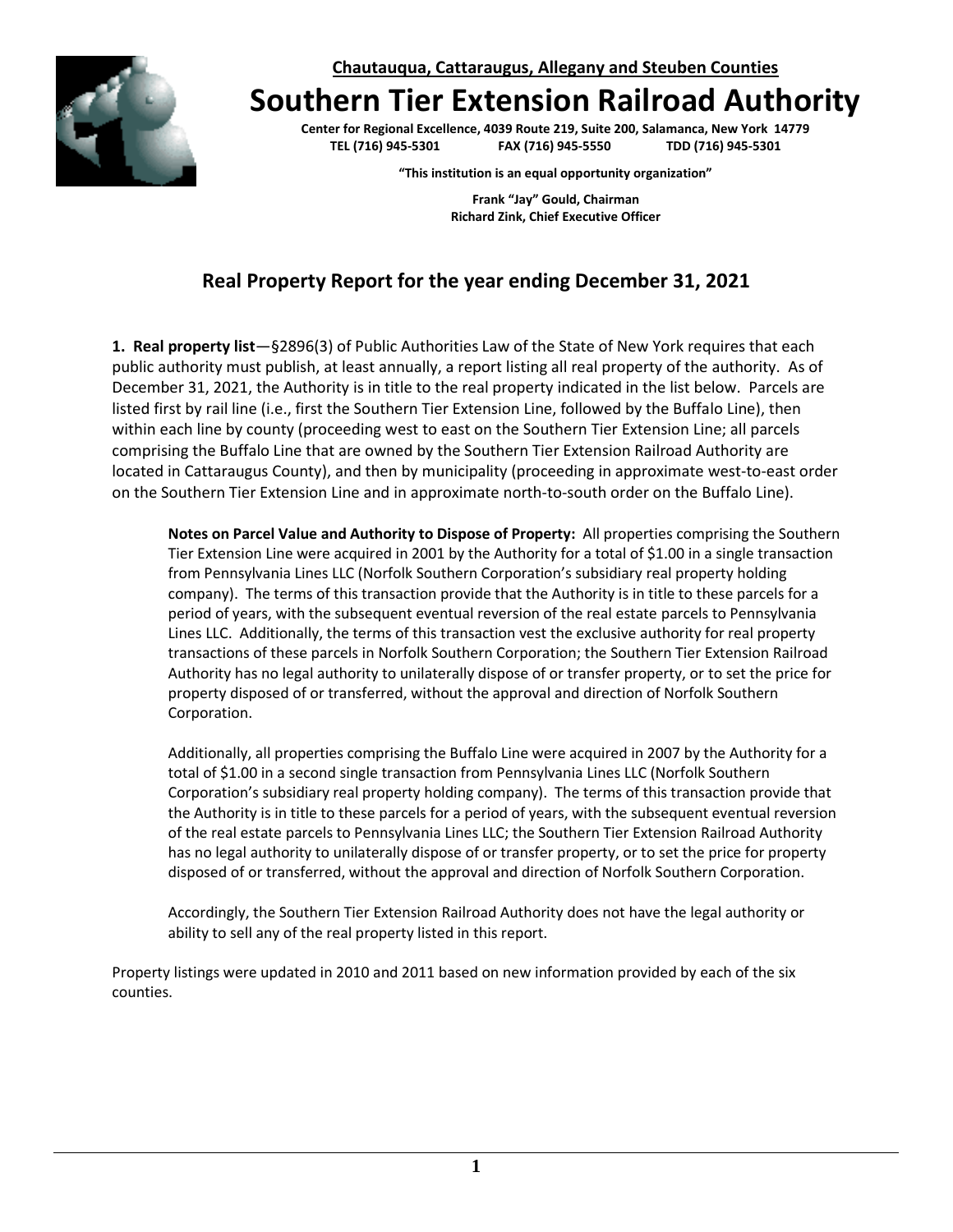## **Southern Tier Extension Line**

### **Erie County (PA)**

| 5017000000000  | City of Corry | Southern Tier Extension Right of Way |
|----------------|---------------|--------------------------------------|
| 6006000000000  | City of Corry | Southern Tier Extension Right of Way |
| 6021000000000  | City of Corry | Southern Tier Extension Right of Way |
| 5020000000000  | City of Corry | Southern Tier Extension Right of Way |
| 08035118000300 | City of Corry | Southern Tier Extension Right of Way |
| 08034117000100 | City of Corry | Southern Tier Extension Right of Way |
| 07026085001401 | City of Corry | Southern Tier Extension Right of Way |
| 07026085001400 | City of Corry | Southern Tier Extension Right of Way |
|                |               |                                      |

# **Warren County (PA)**

| vv-001-89615 | Freehold Township | Southern Tier Extension Right of Way |
|--------------|-------------------|--------------------------------------|
| су-002-8637  | Columbus Township | Southern Tier Extension Right of Way |
| су-003-9396  | Columbus Township | Southern Tier Extension Right of Way |

# **Chautauqua County (NY)** (see Note 1 below)

| 91-9-91RR1      | Town of Harmony         | Southern Tier Extension Right of Way |
|-----------------|-------------------------|--------------------------------------|
| 91-9-91RR2      | Town of Harmony         | Southern Tier Extension Right of Way |
| 107-1-1.1.S001  | Town of Busti           | Southern Tier Extension Right of Way |
| 385.00-1-21     | Town of Busti           | Southern Tier Extension Right of Way |
| 385.07-5-2      | Town of Busti           | Southern Tier Extension Right of Way |
| 401.00-2-5      | Town of Busti           | Southern Tier Extension Right of Way |
| 371.15-1-14     | Town of Ellicott        | Southern Tier Extension Right of Way |
| 91-9-91RR1      | Town of Ellicott        | Southern Tier Extension Right of Way |
| 91-9-91RR1      | Town of Ellicott        | Southern Tier Extension Right of Way |
| 91-9-91RR1      | Town of Ellicott        | Southern Tier Extension Right of Way |
| 91-9-91RR2      | <b>Town of Ellicott</b> | Southern Tier Extension Right of Way |
| 91-9-91RR2      | Town of Ellicott        | Southern Tier Extension Right of Way |
| 371.15-1-14     | Village of Celoron      | Southern Tier Extension Right of Way |
| 91-9-91RR1      | Village of Celoron      | Southern Tier Extension Right of Way |
| 91-9-91RR1      | Village of Celoron      | Southern Tier Extension Right of Way |
| 91-9-91RR1      | Village of Celoron      | Southern Tier Extension Right of Way |
| 91-9-91RR2      | Village of Celoron      | Southern Tier Extension Right of Way |
| 91-9-91RR2      | Village of Celoron      | Southern Tier Extension Right of Way |
| 107-1-1.1.S001  | Village of Lakewood     | Southern Tier Extension Right of Way |
| 385.00-1-21     | Village of Lakewood     | Southern Tier Extension Right of Way |
| 385.07-5-2      | Village of Lakewood     | Southern Tier Extension Right of Way |
| 401.00-2-5      | Village of Lakewood     | Southern Tier Extension Right of Way |
| $1 - 1 - 75.10$ | City of Jamestown       | Southern Tier Extension Right of Way |
| $1 - 1 - 77$    | City of Jamestown       | Southern Tier Extension Right of Way |
| $2 - 1 - 695$   | City of Jamestown       | Southern Tier Extension Right of Way |
| 370.03-1-4      | City of Jamestown       | Southern Tier Extension Right of Way |
| 370.20-7-30     | City of Jamestown       | Southern Tier Extension Right of Way |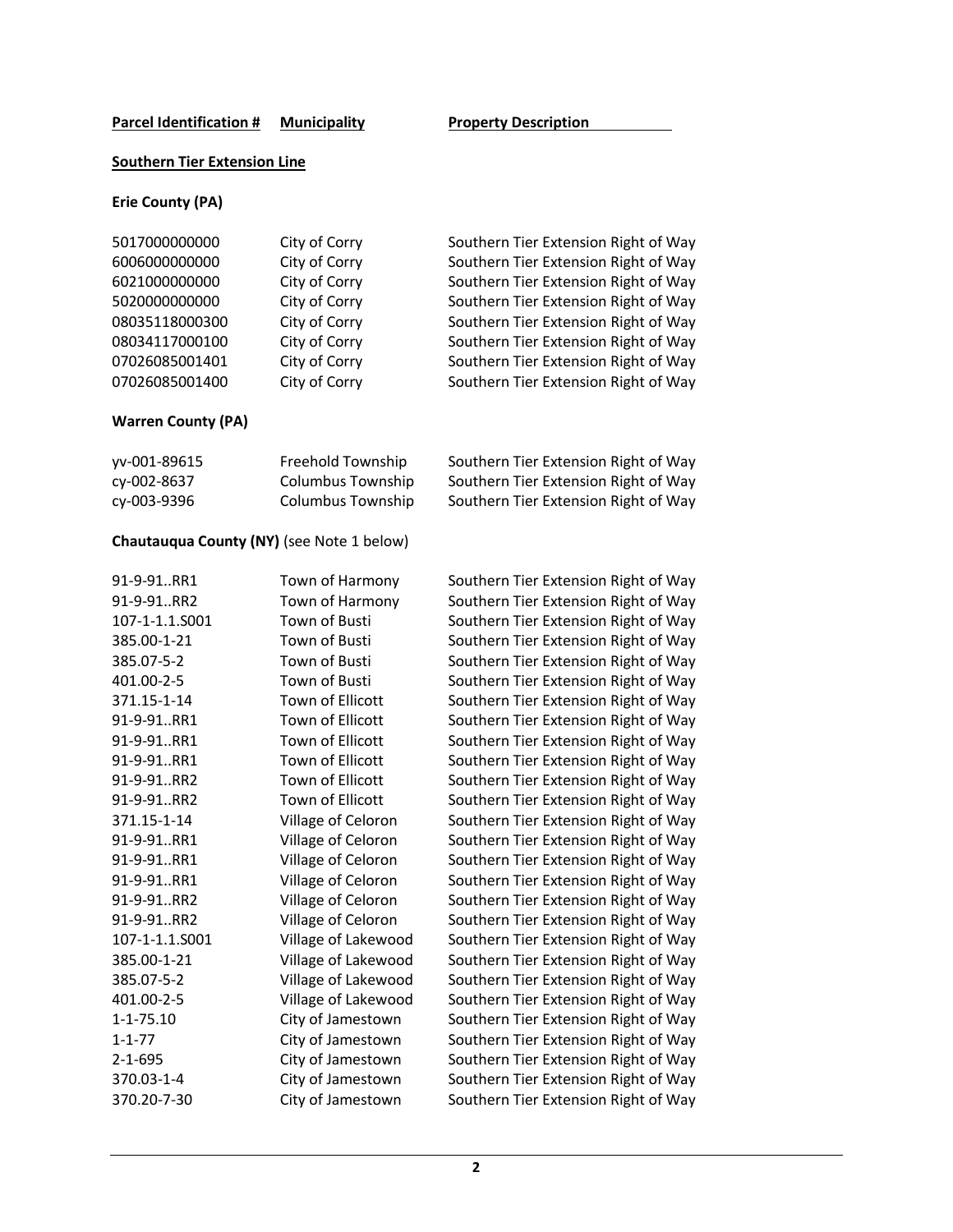| City of Jamestown   |
|---------------------|
| City of Jamestown   |
| City of Jamestown   |
| City of Jamestown   |
| City of Jamestown   |
| City of Jamestown   |
| Town of Poland      |
| Village of Falconer |
| Village of Falconer |
| Village of Falconer |
| Village of Falconer |
| Village of Falconer |
| Village of Falconer |
| Town of Poland      |
| Town of Poland      |
| Town of Poland      |
| Town of Poland      |
| Town of Poland      |
| Town of Poland      |
| Town of Poland      |
| Town of Poland      |
|                     |

#### **Parcel Identification # Municipality Property Description**

Southern Tier Extension Right of Way Southern Tier Extension Right of Way Southern Tier Extension Right of Way Southern Tier Extension Right of Way Southern Tier Extension Right of Way Southern Tier Extension Right of Way Southern Tier Extension Right of Way Southern Tier Extension Right of Way Southern Tier Extension Right of Way Southern Tier Extension Right of Way Southern Tier Extension Right of Way Southern Tier Extension Right of Way Southern Tier Extension Right of Way Southern Tier Extension Right of Way Southern Tier Extension Right of Way Southern Tier Extension Right of Way Southern Tier Extension Right of Way Southern Tier Extension Right of Way Southern Tier Extension Right of Way Southern Tier Extension Right of Way Southern Tier Extension Right of Way

#### **Cattaraugus County (NY)** (see Note 2 below)

| 69.002-1-48     | Town of Conewango         |
|-----------------|---------------------------|
| 69.004-1-47.2   | Town of Randolph          |
| 70.071-4-6      | Village of Randolph       |
| 79.002-1-30     | Town of Randolph          |
| 80.003-1-35.2   | Town of Cold Spring       |
| 70.000-1-.295   | Town of Red House         |
| 70.000-1-.331   | Town of Salamanca         |
| 73.071-1-11.1   | City of Salamanca         |
| 73.004-1-46     | Town of Great Valley      |
| 101.001-1-39./1 | <b>Town of Carrollton</b> |
| 101.001-1-39./2 | Town of Carrollton        |
| 94.003-1-14.1   | Town of Allegany          |
| 94.003-1-20     | Town of Allegany          |
| 93.051-1-1      | Village of Allegany       |
| 94.040-1-26     | City of Olean             |
| 94.048-1-3./1   | City of Olean             |
| 94.073-3-25.1   | City of Olean             |
| 94.073-4-17     | City of Olean             |
| 77.003-1-2      | Town of Hinsdale          |
| 77.003-1-44     | Town of Hinsdale          |
|                 |                           |

Southern Tier Extension Right of Way Southern Tier Extension Right of Way Southern Tier Extension Right of Way Southern Tier Extension Right of Way Southern Tier Extension Right of Way Southern Tier Extension Right of Way Southern Tier Extension Right of Way Southern Tier Extension Right of Way Southern Tier Extension Right of Way Southern Tier Extension Right of Way Southern Tier Extension Right of Way Southern Tier Extension Right of Way Southern Tier Extension Right of Way Southern Tier Extension Right of Way Southern Tier Extension Right of Way Southern Tier Extension Right of Way Southern Tier Extension Right of Way Southern Tier Extension Right of Way Southern Tier Extension Right of Way Southern Tier Extension Right of Way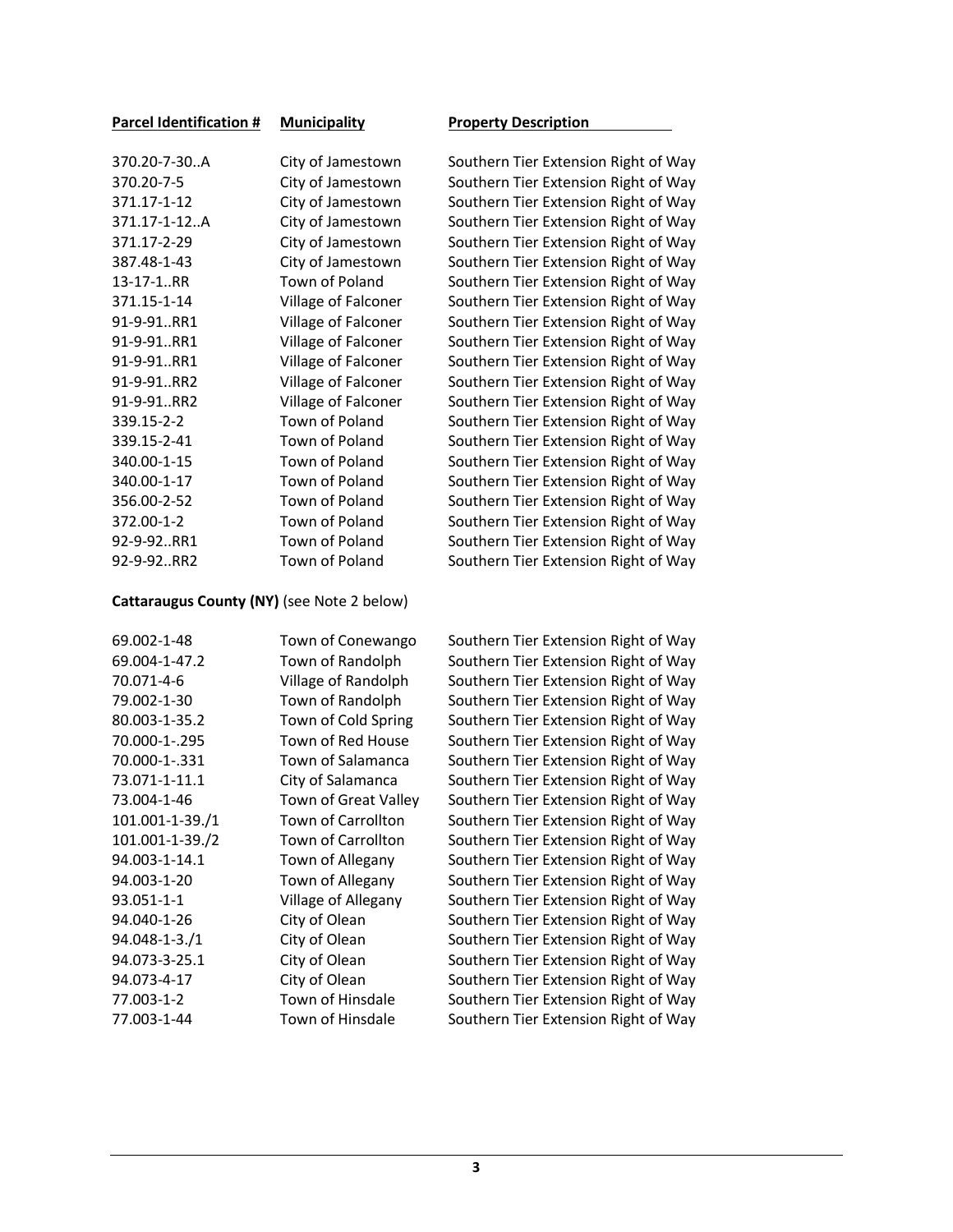#### **Allegany County (NY)**

| 181.-1-14.2    | Town of Cuba          |
|----------------|-----------------------|
| $181 - 1 - 16$ | Town of Cuba          |
| 179.6-1-20     | Village of Cuba       |
| $157.-1-17$    | Town of Friendship    |
| 182.11-1-49    | Town of Friendship    |
| 182.11-2-6     | Town of Friendship    |
| 182.12-1-1     | Town of Friendship    |
| 182.-1-86      | Town of Friendship    |
| 158.-1-33      | Town of Amity         |
| 158.-1-33.202  | Town of Amity         |
| 185.-1-90      | Town of Amity         |
| 185.-1-90.202  | Town of Amity         |
| 199.-1-19.202  | Town of Amity         |
| 199.-1-20      | Town of Amity         |
| 172.13-1-67    | Village of Belmont    |
| 199.-3-36      | Town of Scio          |
| $225.-1-29$    | Town of Scio          |
| 214.-1-65      | Town of Wellsville    |
| 225.20-1-65    | Village of Wellsville |
| 238.8-3-89.1   | Village of Wellsville |
| 239.-1-57      | Town of Wellsville    |
| $203.-1-40$    | Town of Andover       |
| 216.11-1-65    | Village of Andover    |
| $152.-1-44$    | Town of Alfred        |
| $177 - 1 - 37$ | Town of Alfred        |
| 126.-1-50      | Town of Almond        |
| 126.11-1-21    | Village of Almond     |
|                |                       |

Southern Tier Extension Right of Way Southern Tier Extension Right of Way Southern Tier Extension Right of Way Southern Tier Extension Right of Way Southern Tier Extension Right of Way Southern Tier Extension Right of Way Southern Tier Extension Right of Way Southern Tier Extension Right of Way Southern Tier Extension Right of Way Southern Tier Extension Right of Way Southern Tier Extension Right of Way Southern Tier Extension Right of Way Southern Tier Extension Right of Way Southern Tier Extension Right of Way Southern Tier Extension Right of Way Southern Tier Extension Right of Way Southern Tier Extension Right of Way Southern Tier Extension Right of Way Southern Tier Extension Right of Way Southern Tier Extension Right of Way Southern Tier Extension Right of Way Southern Tier Extension Right of Way Southern Tier Extension Right of Way Southern Tier Extension Right of Way Southern Tier Extension Right of Way Southern Tier Extension Right of Way Southern Tier Extension Right of Way

#### **Steuben County (NY)**

| 149.20-01-006.000 |  |
|-------------------|--|
| 150.00-01-066.000 |  |
| 150.00-01-025.000 |  |
| 151.13-01-091.000 |  |

Village of Almond Southern Tier Extension Right of Way Town of Hornellsville Southern Tier Extension Right of Way Town of Hornellsville Southern Tier Extension Right of Way City of Hornell Southern Tier Extension Right of Way